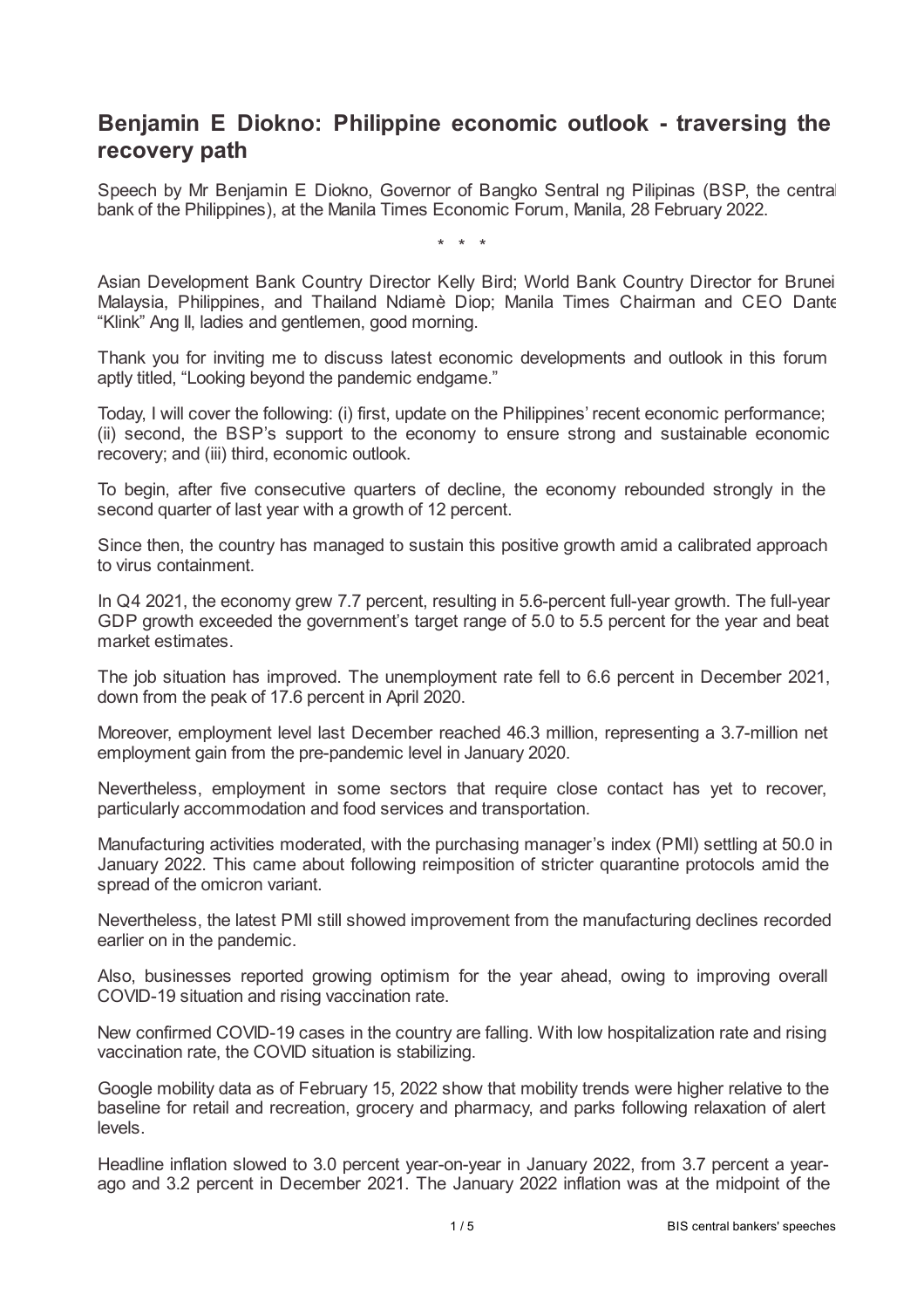government's target range of 2.0-4.0 percent for the year.

The slowdown in inflation in January was mostly driven by slower price increases of selected non-food items along with alcoholic beverages and tobacco.

Inflation for housing, water, electricity, gas, and other fuels slowed down in January, while prices of liquefied petroleum gas (LPG) also fell. Food and non-alcoholic beverages inflation held steady compared with the previous month. However, transport inflation continued to increase given rising global crude oil prices.

Private sector economists expect inflation to average at 3.5 percent this year and 3.1 percent in 2023, within the official target range of 2.0 to 4.0 percent.

Inflation projections of multilateral agencies and market analysts for 2022 and 2023 are also within the government's target range.

The BSP projects February 2022 inflation to settle within the range of 2.8 to 3.6 percent.

The country's external sector remains manageable. The sustained rebound in key economies has spurred external demand. Exports of goods increased by 16.0 percent in the first three quarters of 2021. Similarly, imports of goods grew by 30.2 percent on stronger domestic demand for raw materials and capital goods.

Net foreign direct investments increased due to positive foreign investor sentiment on the country's macroeconomic fundamentals and strong growth prospects.

FDIs rose 52.2 percent to USD 9.2 billion from January to November 2021. This bodes well for job creation.

The gross international reserves (GIR), which stood at US\$107.69 billion as of end-January 2022, continue to provide more than adequate external liquidity buffer.

The GIR level is equivalent to almost 10.2 months worth of imports of goods and payments of services and primary income. This far exceeds the three-month conventional reserve level considered as adequate. It is also about 8.4 times the country's short-term external debt based on original maturity and 5.7 times based on residual maturity.

The GIR is supported by improving inflows of cash remittances from overseas workers, receipts from business process outsourcing and FDI inflows.

On the Philippine banking system…

Liquidity in the financial system remains ample. Preliminary data show that domestic liquidity (M3) grew 9.8 percent year-on-year in January 2022 to about P15.3 trillion, following a 7.3 percent expansion in the previous month.

Bank lending has improved, increasing at a faster rate of 8.5 percent year-on-year in January from 4.8 percent in the previous month.

As of end-December 2021, the gross non-performing loan ratio of the Philippine banking system (PBS) stood at 4.0 percent. While this is higher than the 3.6 percent recorded the previous year, it is still lower relative to the previous month's 4.4 percent and far from the double-digit levels seen in the Asian Financial crisis.

Banks have ample loan-loss provisioning, with the NPL coverage ratio at 87.4 percent.

The Philippine banking system remains well-capitalized. As of the third quarter of 2021, capital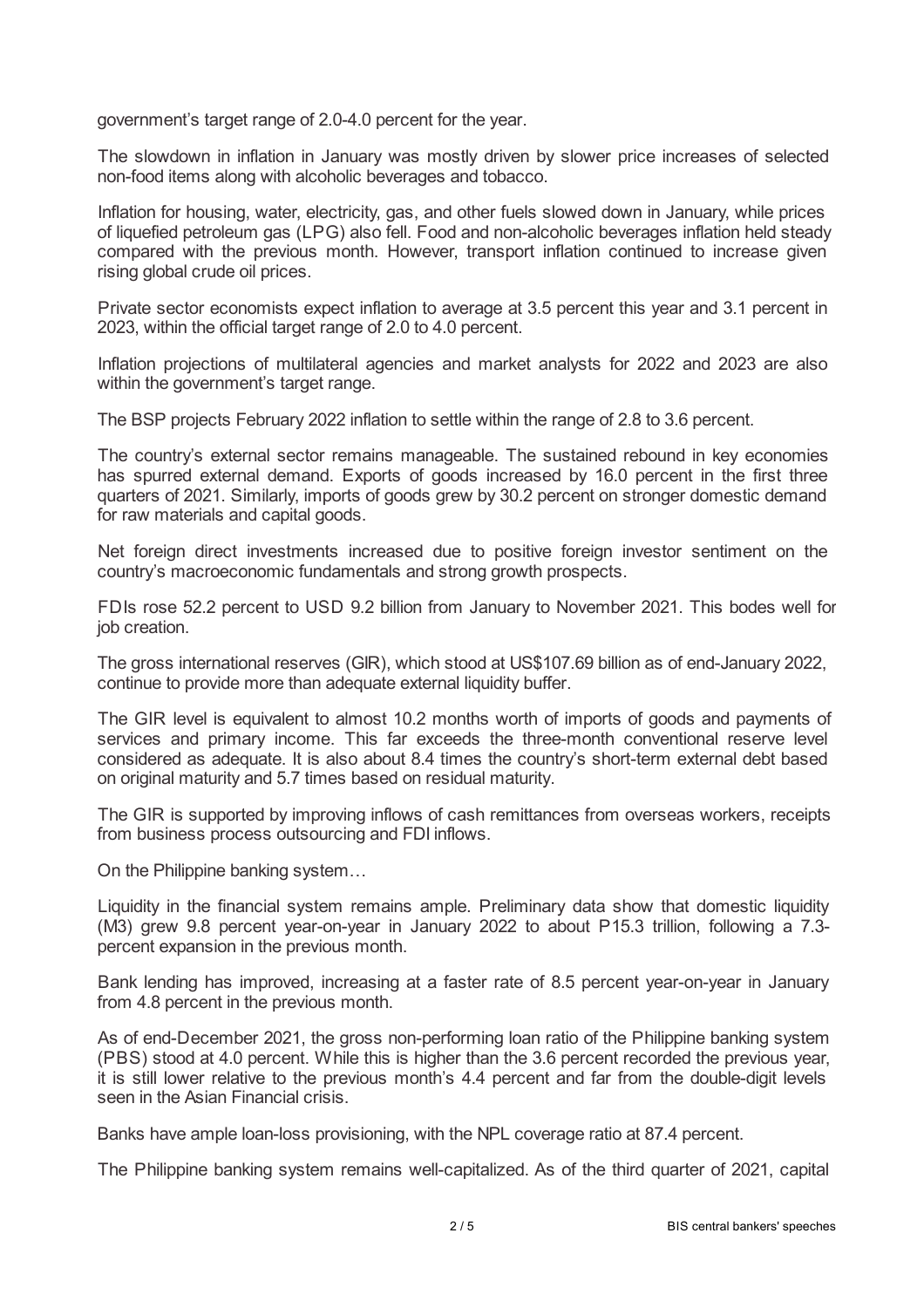adequacy ratio (CAR) was at 17.1 percent, well above the 10 percent minimum threshold set by the BSP and the 8 percent by the Bank for International Settlements.

The BSP will continue to closely monitor the impact of emerging COVID-19 variants on the banking system. Supervisory and surveillance tools have been strengthened to ensure that appropriate focus and attention are placed on this area.

Two years since the onset of the COVID-19 pandemic, the economy is on its way to recovery thanks in part to swift and decisive actions by the government.

The government's mass vaccination program is picking up pace, and scope and is expected to accelerate further.

In 2020, the government passed the Bayanihan 1 and 2 laws and allocated a portion of the 2021 National Budget to fund COVID-19 response.

The recently signed 2022 General Appropriations Act contains fiscal stimulus, crafted with continued COVID response and recovery, in mind. Together with the extended 2021 GAA, the budget will support continued implementation of COVID-19 recovery measures and help the economy bounce back.

Moreover, the government passed into law reforms that could foster strong and faster economic rebound.

This includes passage of the Financial Institutions Strategic Transfer or FIST Act (RA 11523) and the Corporate Recovery and Tax Incentives for Enterprises or CREATE Act (RA 11534).

Meanwhile, the proposed Government Financial Institutions Unified Initiatives to Distressed Enterprises for Economic Recovery or GUIDE Bill aims to strengthen the capacity of government financial institutions to assist micro, small, and medium enterprises (MSMEs) to cope with the effects of COVID-19.

Complementing the government's responses, the BSP has implemented temporary and timebound policy measures.

First were measures to boost market confidence, such as cuts in the policy rate and the reserve requirement. The lower policy rate was meant to influence banks to slash their own lending rates, thereby promoting credit-taking activities. Meanwhile, lower reserve requirements increased the volume of loanable funds.

Second were extraordinary liquidity measures to the National Government (NG) to help fund the pandemic-response measures. These include provisional advances to the national government, purchases of government securities (GS) in the secondary market, and remittance of advance dividends.

Third were regulatory and operational relief measures to maintain stability of the financial system and ensure public access to financial services. We counted loans to micro, small, and medium enterprises (MSMEs) as compliance to the reserve requirement, increased the single borrower's limit, and raised the ceiling for real-estate loans.

We also excluded some loans from the "past-due" and "non-performing" classification and allowed a grace period for loan settlement and restructuring of rediscounted loans.

In our latest policy meeting on February 17, 2022, the Monetary Board kept the key policy interest rate steady at a historic low of 2.0 percent. The Monetary Board deems it prudent to maintain the BSP's accommodative policy stance given a manageable inflation environment and emerging uncertainty surrounding domestic and global growth prospects.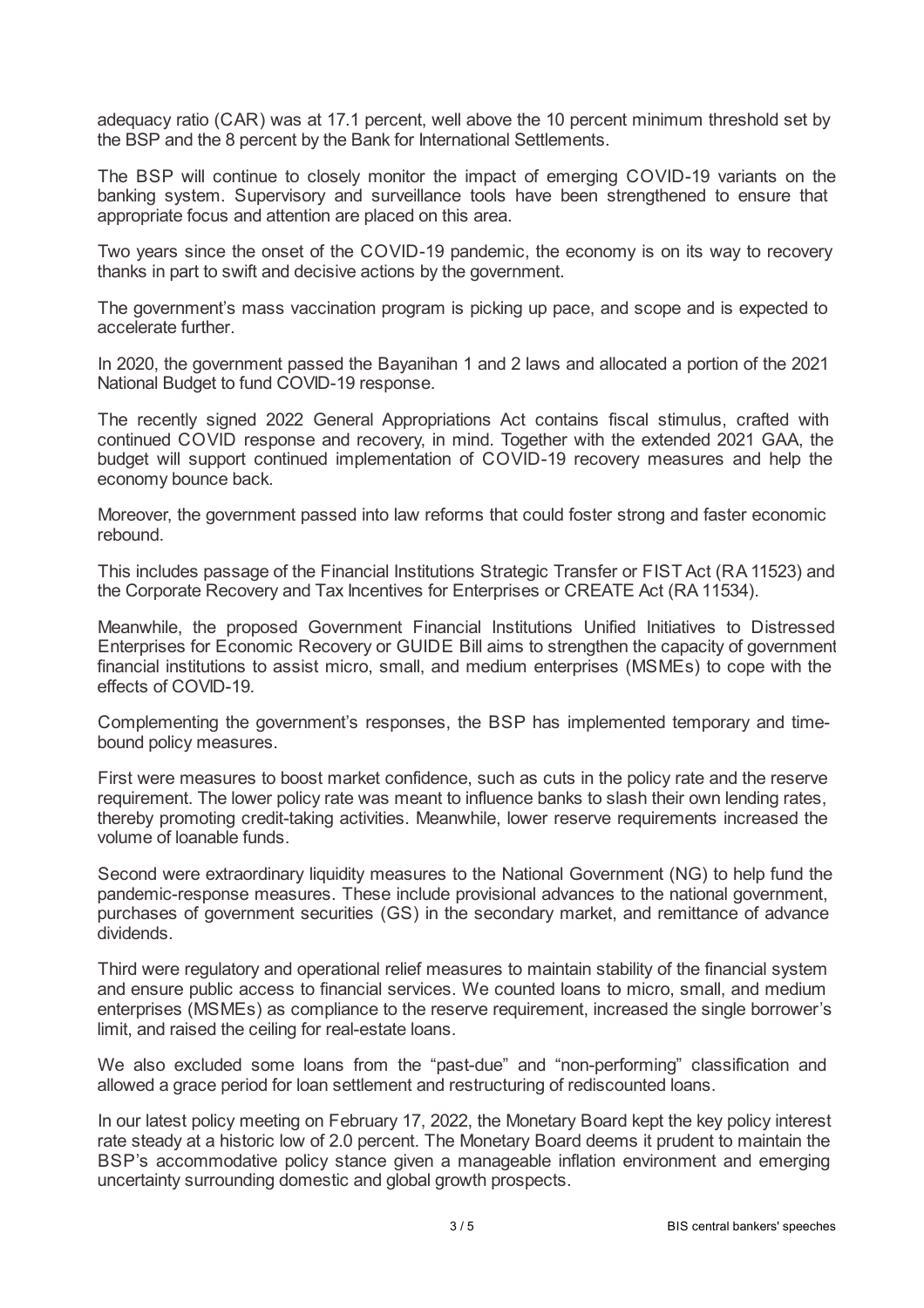Through its liquidity-easing measures, the BSP has injected into the financial system about ₱2.2 trillion (or approximately US\$42.9 billion) in liquidity, equivalent; this is around 11.1 percent of the country's nominal GDP.

Following the BSP's cumulative 200-basis point reductions in the policy rate in response to the crisis, domestic market rates have dropped.

Despite the pandemic, international observers continue to have confidence in the Philippine economy, as shown in our credit ratings.

On February 18, 2022, Fitch Ratings affirmed the Philippines' credit rating of "BBB," a notch above minimum investment grade, citing economic gains that demonstrate sustained recovery from the COVID-19 crisis.

The country has maintained the same rating from Fitch and other debt watchers throughout the pandemic, despite a wave of rating downgrades in many other countries.

Moving on to economic outlook…

Considering the recent economic developments and continued improvement in vaccination efforts, we are optimistic that there is sufficient support for the country's recovery in the near term. The management of risks through calibrated quarantine restrictions, the expected revitalization of key industries due to government policy support and structural reforms, and the improvement of the global economy should help the economy to accelerate in 2022.

After a higher-than-government-target growth at 5.6 percent in 2021, the government projects that the Philippine economy will grow by 7.0 to 9.0 percent in 2022, and by 6.0 to 7.0 percent in 2023.

The restoration of global growth with the easing of restrictions in many jurisdictions along with increasing vaccination rates and improving jobs market could contribute to domestic recovery through improvements in exports and remittances.

Moreover, the CREATE Act could shore up investments and business activity and, in turn, boost the country's actual and potential output.

The Economic Development Cluster is proposing a 10-point policy to accelerate and sustain economic recovery.

The latest baseline inflation forecasts are within the target range at 3.7 percent for 2022 and 3.3 percent for 2023 under the 2018-based CPI series.

Meanwhile, the current account deficit is projected to reach 2.3 percent of GDP in 2022, driven by further widening of the trade-in-goods deficit, as imports growth (10.0 percent) is seen to continue outpacing exports growth (6.0 percent).

Overseas Filipino remittances growth in 2022 is expected to stabilize at 4.0 percent. The projected improvements in global growth prospects and further opening of economies, along with the continued mass use of vaccines to prevent the spread of COVID-19, will support growth of remittances.

FDI inflows are projected to reach US\$8.5 billion in 2022 amid expectations of improvements in the domestic and global investment climate this year.

However, economic recovery is expected to be uneven between advanced and emerging market economies. The path to recovery will depend on the reach of mass vaccination and the effectiveness of policy support.